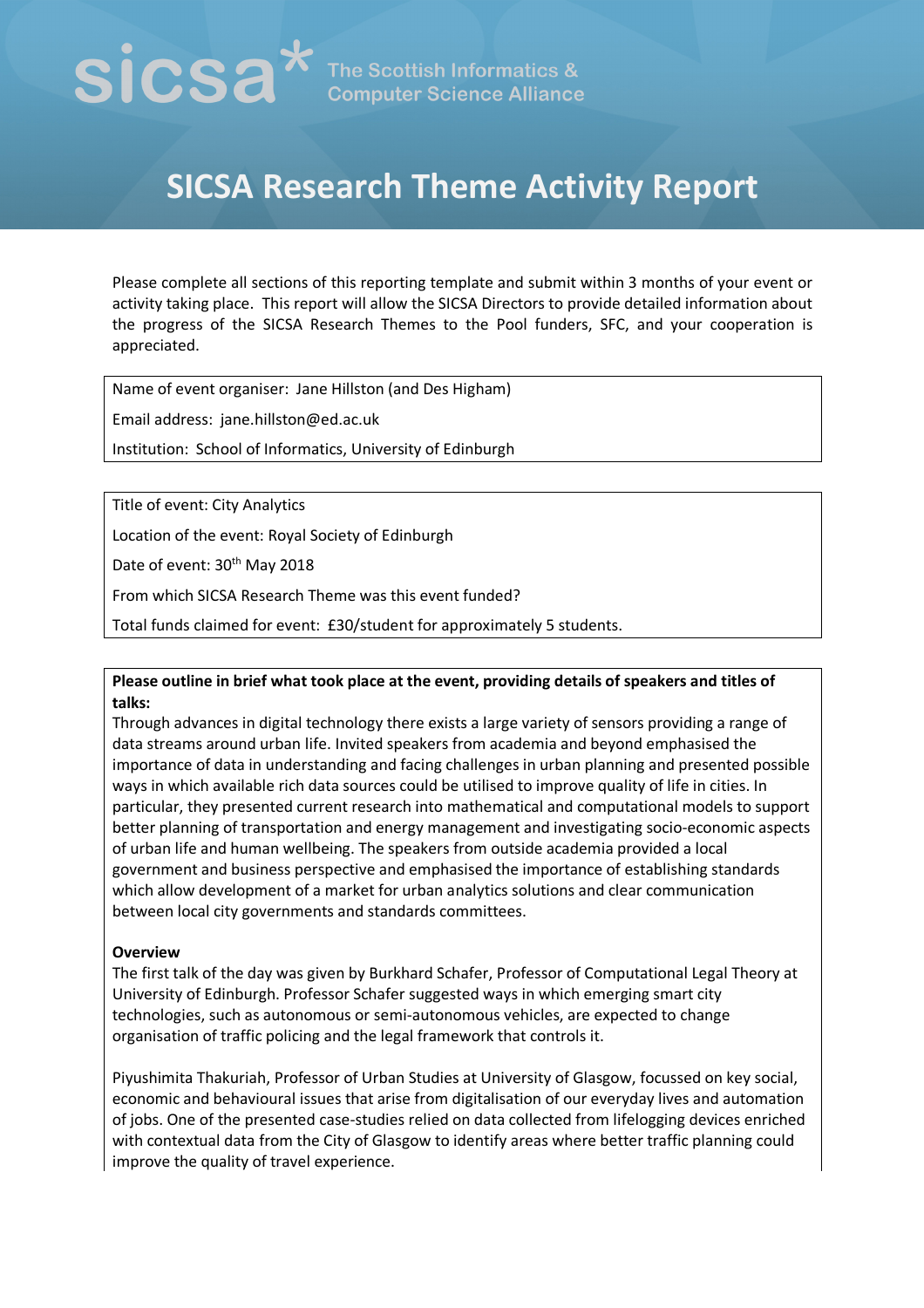Suzy Moat, Professor of Behavioural Studies in Warwick Business School, presented work on how large datasets available on the Internet through services like Flickr and Twitter can be used to estimate crowd sizes and international travel flows, and to gain insight into theimpact of environment on wellbeing.

Jarmo Eskelinen, Chief Innovation and Technology Officer of the Future Cities Catapult, talked about their mission to help UK firms develop products and services that meet the changing needs of cities. Based on examples of ongoing projects as part of the Future Cities Catapult, Mr Eskelinen made the case for an open approach to data, architecture and source code to encourage collaboration between city systems and adoption of new technologies.

Ritchie Somerville, Innovation and Futures Manager at the City of Edinburgh Council, provided a personal perspective on challenges faced when embedding urban analytics into practice. In particular, Mr Somerville stressed that successful implementations rely on clear communication between stakeholders and technology providers to bridge the gap between visions and viable solutions.

In the afternoon session, Siobhán Clarke, Professor in the School of Computer Science and Statistics at Trinity College Dublin, showed through case-studies how advances in sensor technology and wireless communication coupled with computational modelling can allow us to better deal with serious social problems like traffic congestion and energy wastage.

The presentation by Professor Clarke was followed by a panel discussion. The panel was composed of the conference speakers and Peter Grindrod, Professor in the Mathematics Institute at University of Oxford. The discussion addressed, for example, concerns about collective data that accurately represents the population through devices that are not available for everyone as well as common misconceptions panelists have had to deal with when promoting analytics and technology solutions for smart city problems.

The conference was concluded by Sir Alan Wilson, Professor of Urban and Regional Systems in the Centre for Advanced Spatial Analysis at University College London and Chief Executive of the Alan Turing Institute, who gave an overview of the state of the art analytics' capabilities and the needed extensions.

### **Please provide details of how many attended and if possible, information about which institutions were represented:**

Due to GDPR we will not provide the names of attendees but I know that there were participants from University of Glasgow, University of Strathclyde, University of St Andrews and University of Edinburgh.